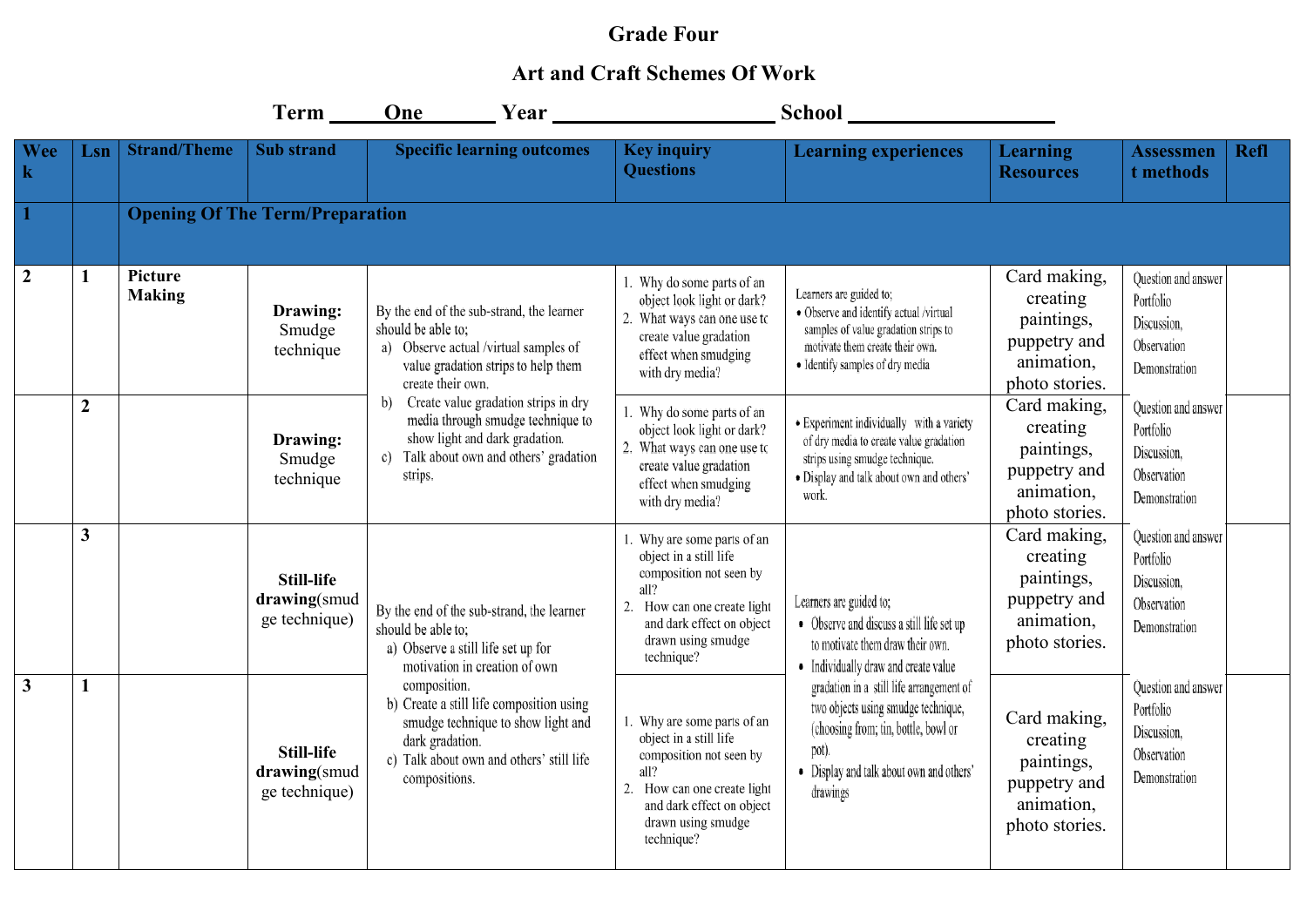|                         | $\boldsymbol{2}$<br>$\mathbf{3}$ | Human<br>forms(smudge<br>technique)<br>Human<br>forms(smudge<br>technique) | By the end of the sub-strand, the learner<br>should be able to;<br>a) Observe each other's body features for<br>motivation in drawing the human form.<br>b) Draw human forms from memory and<br>create value gradation using smudge<br>technique for self expression.<br>c) Talk about own and others' drawings<br>of human forms. | 1. Why do some parts of an<br>object appear darker or<br>lighter?<br>1. Why do some parts of an<br>object appear darker or<br>lighter?                                                                                                      | Learners are guided to;<br>• Observe and identify each other's body<br>features for motivation in drawing the<br>human form<br>• Individually draw human forms from<br>memory and create value gradation<br>through smudge technique.<br>• Display and talk about own and others'<br>work. | Card making,<br>creating<br>paintings,<br>puppetry and<br>animation,<br>photo stories.<br>Card making,<br>creating<br>paintings,<br>puppetry and<br>animation,<br>photo stories. | Question and answer<br>Portfolio<br>Discussion.<br>Observation<br>Demonstration<br>Question and answer<br>Portfolio<br>Discussion,<br>Observation<br>Demonstration |  |
|-------------------------|----------------------------------|----------------------------------------------------------------------------|------------------------------------------------------------------------------------------------------------------------------------------------------------------------------------------------------------------------------------------------------------------------------------------------------------------------------------|---------------------------------------------------------------------------------------------------------------------------------------------------------------------------------------------------------------------------------------------|--------------------------------------------------------------------------------------------------------------------------------------------------------------------------------------------------------------------------------------------------------------------------------------------|----------------------------------------------------------------------------------------------------------------------------------------------------------------------------------|--------------------------------------------------------------------------------------------------------------------------------------------------------------------|--|
| $\overline{\mathbf{4}}$ | $\mathbf{1}$                     | Crayon<br><b>Etching:</b><br>Pictorial<br>composition in<br>crayon etching | By the end of the sub-strand the<br>learner should be able to;<br>Observe actual or virtual<br>a)<br>pictorial compositions created<br>using crayon etching<br>technique                                                                                                                                                           | Why is oil based<br>ink/paint used to<br>cover the waxy<br>crayons?<br>2.<br>What is the<br>importance of using<br>bright colours in                                                                                                        | Learners are guided to;<br>Observe and discuss actual or<br>virtual pictorial compositions<br>created using crayon etching<br>technique<br>Identify and name materials and<br>tools used in crayon etching<br>compositions in groups                                                       | Card making,<br>creating<br>paintings,<br>puppetry and<br>animation,<br>photo stories.                                                                                           | Question and answer<br>Portfolio<br>Discussion,<br>Observation<br>Demonstration                                                                                    |  |
|                         | $\boldsymbol{2}$                 | Crayon<br><b>Etching:</b><br>Pictorial<br>composition in<br>crayon etching | Create a pictorial composition<br>b)<br>using crayon etching<br>technique for self-expression.<br>Talk about own and others'<br>c)<br>crayon etching composition.<br>By the end of the sub-strand the                                                                                                                              | crayon etching?<br>3.<br>Why shouldn't one<br>work in direct<br>sunlight when<br>doing crayon<br>etching?                                                                                                                                   | Learners are guided to;<br>Observe and discuss actual or<br>virtual pictorial compositions<br>created using crayon etching<br>technique<br>Identify and name materials and<br>tools used in crayon etching<br>compositions in groups                                                       | Card making,<br>creating<br>paintings,<br>puppetry and<br>animation,<br>photo stories.                                                                                           | Question and answer<br>Portfolio<br>Discussion,<br>Observation<br>Demonstration                                                                                    |  |
|                         | $\mathbf{3}$                     | Crayon<br><b>Etching:</b><br>Pictorial<br>composition in<br>crayon etching | learner should be able to;<br>Observe actual or virtual<br>a)<br>pictorial compositions created<br>using crayon etching<br>technique<br>Create a pictorial composition<br>b)<br>using crayon etching<br>technique for self-expression.<br>Talk about own and others'<br>c)<br>crayon etching composition.                          | Why is oil based<br>ink/paint used to<br>cover the waxy<br>crayons?<br>What is the<br>2.<br>importance of using<br>bright colours in<br>crayon etching?<br>Why shouldn't one<br>work in direct<br>sunlight when<br>doing crayon<br>etching? | Individually, create pictorial<br>٠<br>composition using crayon<br>etching technique<br>Display and talk about own and<br>others' crayon etching<br>compositions.                                                                                                                          | Card making,<br>creating<br>paintings,<br>puppetry and<br>animation,<br>photo stories.                                                                                           | Question and answer<br>Portfolio<br>Discussion,<br>Observation<br>Demonstration                                                                                    |  |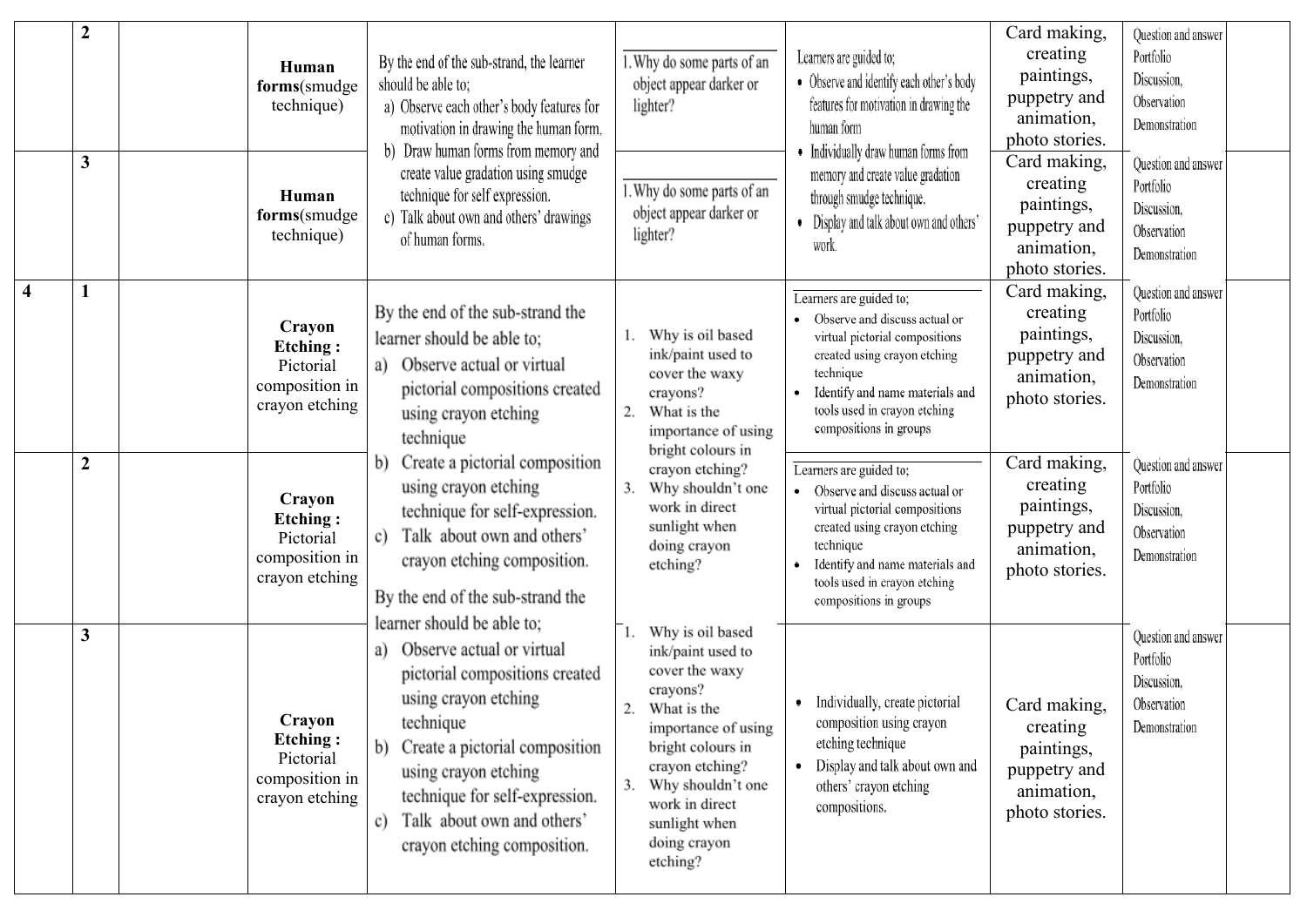| 5 | 1                       | <b>Painting:</b><br>Tonal<br>variation strip   | By the end of the sub-strand, the learner<br>should be able to:<br>a) Observe samples of black and white tonal<br>variation/gradation strips, from the actual<br>and or virtual learning environment.<br>b) Create black and white tonal variation<br>strips to show effect of light and dark.<br>c) Talk about their own and others' tonal<br>variation strips. | 1. What change in colour can you<br>see on the gradation paper strip?<br>2. How best should one add black<br>to another colour when toning a<br>colour? | Learners are guided to;<br>• Observe and distinguish black and<br>white tonal variation strips from the<br>actual and or virtual learning<br>environment.<br>Experiment in groups with black<br>and white in creating tonal variation<br>strips.                                                                                                                | Card making,<br>creating<br>paintings,<br>puppetry and<br>animation,<br>photo stories. | Question and answer<br>Portfolio<br>Discussion.<br>Observation<br>Demonstration |  |
|---|-------------------------|------------------------------------------------|------------------------------------------------------------------------------------------------------------------------------------------------------------------------------------------------------------------------------------------------------------------------------------------------------------------------------------------------------------------|---------------------------------------------------------------------------------------------------------------------------------------------------------|-----------------------------------------------------------------------------------------------------------------------------------------------------------------------------------------------------------------------------------------------------------------------------------------------------------------------------------------------------------------|----------------------------------------------------------------------------------------|---------------------------------------------------------------------------------|--|
|   | $\overline{2}$          | <b>Painting:</b><br>Tonal<br>variation strip   |                                                                                                                                                                                                                                                                                                                                                                  | 1. What change in colour can you<br>see on the gradation paper strip?<br>2. How best should one add black<br>to another colour when toning a<br>colour? | Individually create tonal variation<br>strips.<br>Display and talk about own and<br>others' tonal variation strips.                                                                                                                                                                                                                                             | Card making,<br>creating<br>paintings,<br>puppetry and<br>animation,<br>photo stories. | Question and answer<br>Portfolio<br>Discussion.<br>Observation<br>Demonstration |  |
|   | $\overline{\mathbf{3}}$ | <b>Painting:</b><br>Tonal value<br>using white | By the end of the sub-strand, the learner<br>should be able to:<br>a) Observe actual/virtual pictures of cylindric<br>forms with tonal values created in white an<br>another colour.<br>b) Create tonal value on cylindrical forms<br>using white and another colour to show<br>light and dark effect.                                                           | What happens when you add<br>white to another colour?<br>2. Why do some parts of the<br>cylinder look lighter than others<br>when painting?             | Learners are guided to;<br>Observe and identify actual /virtual<br>pictures of cylindrical forms with ton<br>values created in white and another<br>colour to motivate them create their<br>own.<br>Experiment individually with<br>white and another colour to create<br>tonal value on cylindrical forms<br>Display and talk about own and<br>others' work.   | Card making,<br>creating<br>paintings,<br>puppetry and<br>animation,<br>photo stories. | Question and answer<br>Portfolio<br>Discussion.<br>Observation<br>Demonstration |  |
| 6 | 1                       | <b>Painting:</b><br>Tonal value<br>using white | By the end of the sub-strand, the learner<br>should be able to:<br>a) Observe actual/virtual pictures of cylindric<br>forms with tonal values created in white an<br>another colour.<br>b) Create tonal value on cylindrical forms<br>using white and another colour to show<br>light and dark effect.                                                           | What happens when you add<br>white to another colour?<br>2. Why do some parts of the<br>cylinder look lighter than others<br>when painting?             | Learners are guided to:<br>• Observe and identify actual /virtual<br>pictures of cylindrical forms with ton<br>values created in white and another<br>colour to motivate them create their<br>own.<br>Experiment individually with<br>white and another colour to create<br>tonal value on cylindrical forms<br>Display and talk about own and<br>others' work. | Card making,<br>creating<br>paintings,<br>puppetry and<br>animation,<br>photo stories. | Question and answer<br>Portfolio<br>Discussion.<br>Observation<br>Demonstration |  |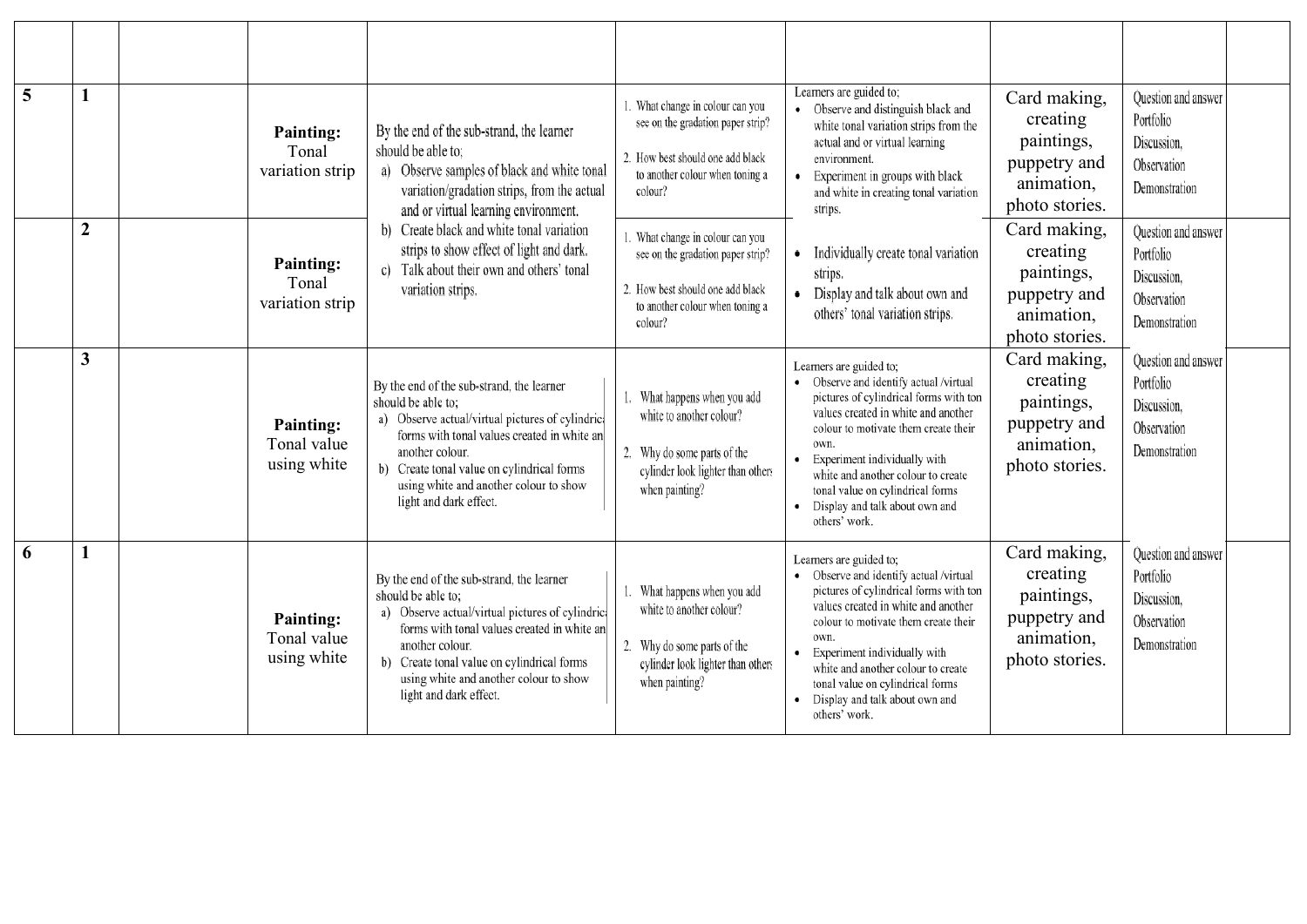|                 | $\overline{2}$ | <b>Painting:</b><br>Tonal value<br>using white | c) Talk about the effect of adding white to<br>another colour.                                                                                             | What happens when you add<br>white to another colour?<br>2. Why do some parts of the<br>cylinder look lighter than others<br>when painting?        | Learners are guided to;<br>• Observe and identify actual /virtual<br>pictures of cylindrical forms with ton<br>values created in white and another<br>colour to motivate them create their<br>own.<br>Experiment individually with<br>$\bullet$<br>white and another colour to create<br>tonal value on cylindrical forms<br>Display and talk about own and<br>others' work. | Card making,<br>creating<br>paintings,<br>puppetry and<br>animation,<br>photo stories. | Question and answer<br>Portfolio<br>Discussion,<br>Observation<br>Demonstration |
|-----------------|----------------|------------------------------------------------|------------------------------------------------------------------------------------------------------------------------------------------------------------|----------------------------------------------------------------------------------------------------------------------------------------------------|------------------------------------------------------------------------------------------------------------------------------------------------------------------------------------------------------------------------------------------------------------------------------------------------------------------------------------------------------------------------------|----------------------------------------------------------------------------------------|---------------------------------------------------------------------------------|
|                 | $\mathbf{3}$   | <b>Painting:</b><br>Tonal value<br>using white | c) Talk about the effect of adding white to<br>another colour.                                                                                             | What happens when you add<br>white to another colour?<br>2. Why do some parts of the<br>cylinder look lighter than others<br>when painting?        | Learners are guided to;<br>Observe and identify actual /virtual<br>pictures of cylindrical forms with ton<br>values created in white and another<br>colour to motivate them create their<br>own.<br>Experiment individually with<br>white and another colour to create<br>tonal value on cylindrical forms<br>Display and talk about own and<br>others' work.                | Card making,<br>creating<br>paintings,<br>puppetry and<br>animation,<br>photo stories. | Question and answer<br>Portfolio<br>Discussion,<br>Observation<br>Demonstration |
| $7\phantom{.0}$ | 1              | <b>Painting:</b><br>Tonal value<br>using white | a) By the end of the sub-strand, the<br>learner should be able to;<br>b) Observe actual/virtual pictures of<br>simple 2-D objects in the locality.<br>$\,$ | 1. What effect do you get when<br>you add black to another colour'<br>2. Why shouldn't one add too<br>much black to another colour<br>when toning? | Learners are guided to;<br>Observe and identify actual /virtual<br>pictures of cylindrical forms with ton<br>values created in black and another<br>colour to motivate them create their<br>own.<br>Individually paint a cylindrical<br>form using one colour while<br>varying its shades by adding black<br>colour                                                          | Card making,<br>creating<br>paintings,<br>puppetry and<br>animation,<br>photo stories. | Question and answer<br>Portfolio<br>Discussion,<br>Observation<br>Demonstration |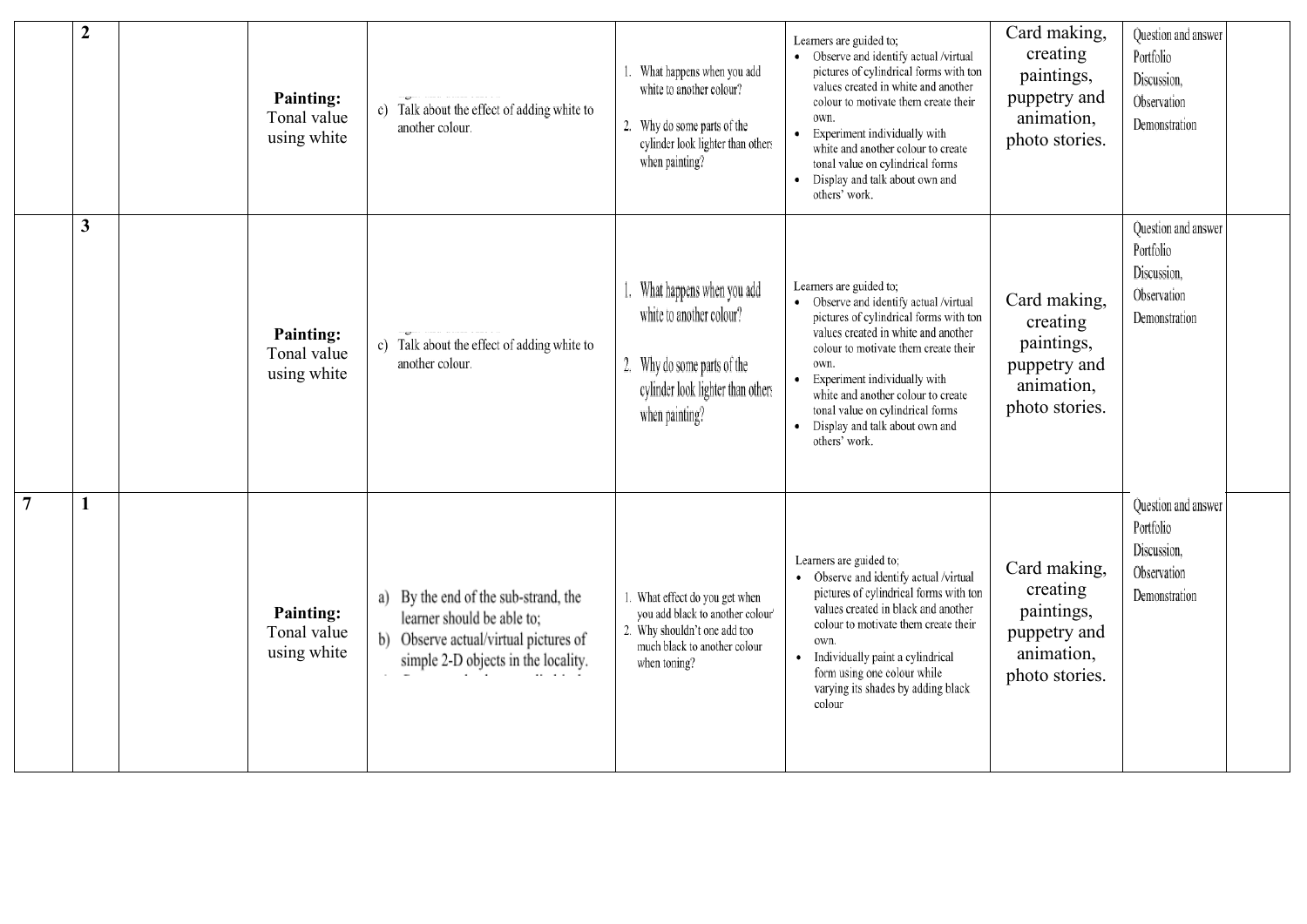|   | $\boldsymbol{2}$ | <b>Painting:</b><br>Tonal value<br>using white          | By the end of the sub-strand, the<br>a)<br>learner should be able to:<br>Observe actual/virtual pictures of<br>simple 2-D objects in the locality.                                                                                                                                                  | 1. What effect do you get when<br>you add black to another colour'<br>2. Why shouldn't one add too<br>much black to another colour<br>when toning?         | Learners are guided to;<br>• Observe and identify actual /virtual<br>pictures of cylindrical forms with ton<br>values created in black and another<br>colour to motivate them create their<br>own.<br>Individually paint a cylindrical<br>form using one colour while<br>varying its shades by adding black<br>colour | Card making,<br>creating<br>paintings,<br>puppetry and<br>animation,<br>photo stories. | Question and answer<br>Portfolio<br>Discussion,<br>Observation<br>Demonstration |
|---|------------------|---------------------------------------------------------|-----------------------------------------------------------------------------------------------------------------------------------------------------------------------------------------------------------------------------------------------------------------------------------------------------|------------------------------------------------------------------------------------------------------------------------------------------------------------|-----------------------------------------------------------------------------------------------------------------------------------------------------------------------------------------------------------------------------------------------------------------------------------------------------------------------|----------------------------------------------------------------------------------------|---------------------------------------------------------------------------------|
|   | $\mathbf{3}$     | <b>Painting:</b><br>Tonal value<br>using white          | Create tonal value on cylindrical<br>c)<br>forms using black and another colour<br>to show light and dark effect.<br>Discusssthe effect of adding black to<br>d).<br>another colour.                                                                                                                | What effect do you get when<br>you add black to another colour'<br>2. Why shouldn't one add too<br>much black to another colour<br>when toning?            | Display and talk about own and<br>others' work.                                                                                                                                                                                                                                                                       | Card making,<br>creating<br>paintings,<br>puppetry and<br>animation,<br>photo stories. | Question and answer<br>Portfolio<br>Discussion,<br>Observation<br>Demonstration |
| 8 |                  | <b>Painting:</b><br>Tonal value<br>using white          | Create tonal value on cylindrical<br>c)<br>forms using black and another colour<br>to show light and dark effect.<br>Discusssthe effect of adding black to<br>d)<br>another colour.                                                                                                                 | 1. What effect do you get when<br>you add black to another colour'<br>2. Why shouldn't one add too<br>much black to another colour<br>when toning?         | Display and talk about own and<br>others' work.                                                                                                                                                                                                                                                                       | Card making,<br>creating<br>paintings,<br>puppetry and<br>animation,<br>photo stories. | Question and answer<br>Portfolio<br>Discussion,<br>Observation<br>Demonstration |
|   | $\boldsymbol{2}$ | <b>Montage:</b><br>cutting and<br>pasting<br>techniques | By the end of the sub-strand, the learner<br>should be able to:<br>a) Observevirtual samples of montage<br>in order toto create their own.<br>b) Create montage composition based<br>on theme of foods and nutrition.<br>Appreciate own and others'<br>$\mathcal{C}$                                | Which of the foods you<br>like to eat can make a<br>balanced diet?<br>What local adhesives car<br>be used to stick cut-out<br>pictures on the paper?       | Learners are guided to;<br>• Observe and give views on<br>teacher's and/or virtual samples<br>of montage<br>Cut and paste pictures on theme<br>of food to create a montage<br>composition of a balanced diet<br>Display and talk about own and<br>others' work.                                                       | Card making,<br>creating<br>paintings,<br>puppetry and<br>animation,<br>photo stories. | Question and answer<br>Portfolio<br>Discussion,<br>Observation<br>Demonstration |
|   | $\mathbf{3}$     | <b>Montage:</b><br>cutting and<br>pasting<br>techniques | montage pictures.<br>By the end of the sub-strand, the learner<br>should be able to;<br>a) Observevirtual samples of montage<br>in order toto create their own.<br>b) Create montage composition based<br>on theme of foods and nutrition.<br>Appreciate own and others'<br>C)<br>montage pictures. | 1.<br>Which of the foods you<br>like to eat can make a<br>balanced diet?<br>What local adhesives car<br>be used to stick cut-out<br>pictures on the paper? | Learners are guided to;<br>Observe and give views on<br>teacher's and/or virtual samples<br>of montage<br>Cut and paste pictures on theme<br>of food to create a montage<br>composition of a balanced diet<br>Display and talk about own and<br>others' work.                                                         | Card making,<br>creating<br>paintings,<br>puppetry and<br>animation,<br>photo stories. | Question and answer<br>Portfolio<br>Discussion,<br>Observation<br>Demonstration |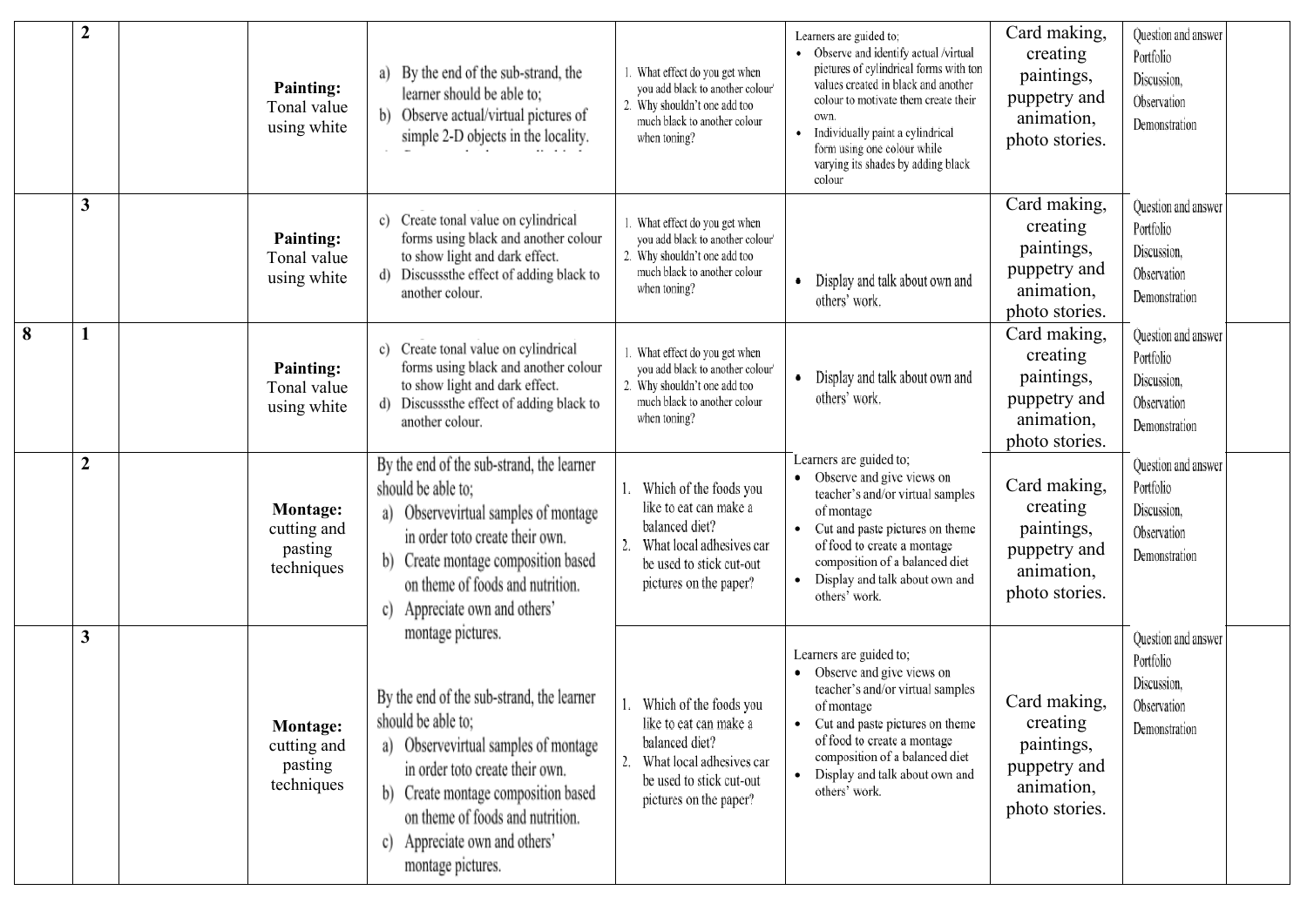| 9  |                  |                                          | <b>Montage:</b><br>cutting and<br>pasting<br>techniques |                                                                                                                                                                       | Which of the foods you<br>like to eat can make a<br>balanced diet?<br>What local adhesives car<br>be used to stick cut-out<br>pictures on the paper?                                                                                 | Learners are guided to;<br>• Observe and give views on<br>teacher's and/or virtual samples<br>of montage<br>• Cut and paste pictures on theme<br>of food to create a montage<br>composition of a balanced diet<br>Display and talk about own and<br>others' work. | Card making,<br>creating<br>paintings,<br>puppetry and<br>animation,<br>photo stories. | Question and answer<br>Portfolio<br>Discussion,<br>Observation<br>Demonstration |
|----|------------------|------------------------------------------|---------------------------------------------------------|-----------------------------------------------------------------------------------------------------------------------------------------------------------------------|--------------------------------------------------------------------------------------------------------------------------------------------------------------------------------------------------------------------------------------|-------------------------------------------------------------------------------------------------------------------------------------------------------------------------------------------------------------------------------------------------------------------|----------------------------------------------------------------------------------------|---------------------------------------------------------------------------------|
|    | $\boldsymbol{2}$ | <b>Indeginous</b><br><b>Kenyan Craft</b> | <b>Basketry:</b><br>Traditional<br>Twine<br>technique   | By the end of the sub-strand, the<br>learner should be able to;<br>Interactwith actual/virtual<br>a)<br>samples of twined items for<br>motivation to weave their own. | Which plants in the locality<br>have fibres that can be used<br>in weaving?<br>How can we t prepare<br>fibres from these plants in<br>readiness for weaving?<br>How do we interlace the<br>wefts around the warp in<br>twining?      | Learners are guided to;<br>Interact with teacher's actual/<br>virtual samples and or<br>community resource person's<br>twined items for motivation to<br>weave.<br>Select and prepare plant fibres<br>from the locality for twine<br>weaving.                     | Card making,<br>creating<br>paintings,<br>puppetry and<br>animation,<br>photo stories. | Question and answer<br>Portfolio<br>Discussion,<br>Observation<br>Demonstration |
|    | 3                |                                          | <b>Basketry:</b><br>Traditional<br>Twine<br>technique   | Weave functional circular items<br>b)<br>with plant fibres using traditional<br>twine technique.<br>Appreciate own and others'<br>c)<br>woven items.                  | Which plants in the locality<br>have fibres that can be used<br>in weaving?<br>How can we t prepare<br>2<br>fibres from these plants in<br>readiness for weaving?<br>How do we interlace the<br>wefts around the warp in<br>twining? | Learners are guided to;<br>Interact with teacher's actual/<br>virtual samples and or<br>community resource person's<br>twined items for motivation to<br>weave.<br>Select and prepare plant fibres<br>from the locality for twine<br>weaving.                     | Card making,<br>creating<br>paintings,<br>puppetry and<br>animation,<br>photo stories. | Question and answer<br>Portfolio<br>Discussion,<br>Observation<br>Demonstration |
| 10 |                  |                                          | <b>Basketry:</b><br>Traditional<br>Twine<br>technique   | By the end of the sub-strand, the<br>learner should be able to;<br>Interactwith actual/virtual<br>a)<br>samples of twined items for<br>motivation to weave their own. | Which plants in the locality<br>have fibres that can be used<br>in weaving?<br>How can we t prepare<br>2<br>fibres from these plants in<br>readiness for weaving?<br>How do we interlace the<br>wefts around the warp in<br>twining? | Weave functional items with<br>natural fibres using twinning<br>technique<br>Display and talk about own<br>and others' work.                                                                                                                                      | Card making,<br>creating<br>paintings,<br>puppetry and<br>animation,<br>photo stories. | Question and answer<br>Portfolio<br>Discussion,<br>Observation<br>Demonstration |
|    | $\boldsymbol{2}$ |                                          | <b>Basketry:</b><br>Traditional<br>Twine<br>technique   | Weave functional circular items<br>with plant fibres using traditional<br>twine technique.<br>Appreciate own and others'<br>c)<br>woven items.                        | Which plants in the locality<br>have fibres that can be used<br>in weaving?<br>2 How can we t prepare<br>fibres from these plants in<br>readiness for weaving?<br>How do we interlace the<br>wefts around the warp in<br>twining?    | Weave functional items with<br>natural fibres using twinning<br>technique<br>Display and talk about own<br>and others' work.                                                                                                                                      | Card making,<br>creating<br>paintings,<br>puppetry and<br>animation,<br>photo stories. | Question and answer<br>Portfolio<br>Discussion,<br>Observation<br>Demonstration |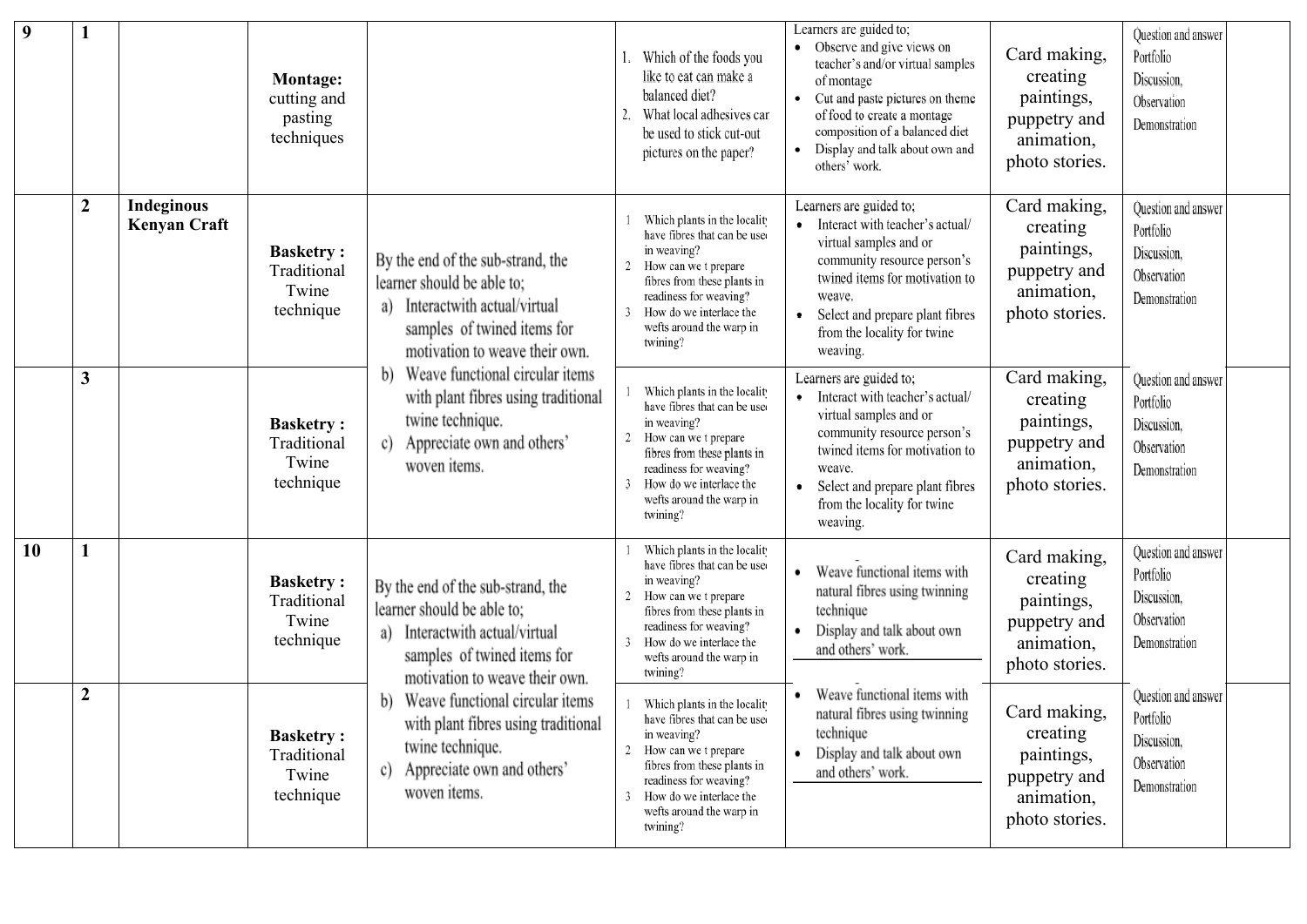|           | 3              | Leatherwork:<br>Thonging<br>technique              | By the end of the sub-strand, the<br>learner should be able to;<br>Interact withactual /virtual<br>a)<br>samples and select leather<br>items made by thonging.<br>b) Make a simple drum using<br>thonging technique<br>Appreciate own and others'<br>drums                            | 1. Which animals in our<br>locality give us hides and<br>skins?<br>2. Where can one get leathe:<br>for re-use in our locality?<br>3. Why is thonging done in<br>the making of drums? | Learners are guided to;<br>• Interact with teacher's actual<br>/virtual samples and or<br>community resource person's<br>select leather items made by<br>thonging for motivation to<br>make their own<br>· Select materials and tools used<br>in thonging technique.                                                                                | Card making,<br>creating<br>paintings,<br>puppetry and<br>animation,<br>photo stories. | Question and answer<br>Portfolio<br>Discussion,<br>Observation<br>Demonstration |
|-----------|----------------|----------------------------------------------------|---------------------------------------------------------------------------------------------------------------------------------------------------------------------------------------------------------------------------------------------------------------------------------------|--------------------------------------------------------------------------------------------------------------------------------------------------------------------------------------|-----------------------------------------------------------------------------------------------------------------------------------------------------------------------------------------------------------------------------------------------------------------------------------------------------------------------------------------------------|----------------------------------------------------------------------------------------|---------------------------------------------------------------------------------|
| <b>11</b> |                | Leatherwork:<br>Thonging<br>technique              | By the end of the sub-strand, the<br>learner should be able to;<br>Interact withactual /virtual<br>a)<br>samples and select leather<br>items made by thonging.<br>Make a simple drum using<br>b)<br>thonging technique<br>Appreciate own and others'<br>drums                         | 1. Which animals in our<br>locality give us hides and<br>skins?<br>2. Where can one get leathe:<br>for re-use in our locality?<br>3. Why is thonging done in<br>the making of drums? | Learners are guided to;<br>• Interact with teacher's actual<br>/virtual samples and or<br>community resource person's<br>select leather items made by<br>thonging for motivation to<br>make their own<br>• Select materials and tools used<br>in thonging technique.                                                                                | Card making,<br>creating<br>paintings,<br>puppetry and<br>animation,<br>photo stories. | Question and answer<br>Portfolio<br>Discussion,<br>Observation<br>Demonstration |
|           | $\overline{2}$ | Leatherwork:<br>Thonging<br>technique              | By the end of the sub-strand, the<br>learner should be able to:<br>Interact withactual /virtual<br>a)<br>samples and select leather<br>items made by thonging.<br>Make a simple drum using<br>b)<br>thonging technique<br>Appreciate own and others'<br>drums                         | 1. Which animals in our<br>locality give us hides and<br>skins?<br>2. Where can one get leathe<br>for re-use in our locality?<br>3. Why is thonging done in<br>the making of drums?  | • Use re-used leather in groups to<br>make simple drums through<br>thonging technique.<br>· Perform a traditional dance<br>using the drum                                                                                                                                                                                                           | Card making,<br>creating<br>paintings,<br>puppetry and<br>animation,<br>photo stories. | Question and answer<br>Portfolio<br>Discussion,<br>Observation<br>Demonstration |
|           | 3              | <b>Pottery:</b><br>Modelling<br>pinch<br>technique | By the end of the sub strand, the<br>learner should be able to;<br>Interact with actual and / or<br>a)<br>virtual samples of<br>indigenous pottery items for<br>motivation<br>Model pinch pots using<br>b)<br>traditional pottery techniques<br>Discuss about own and<br>others' work | 1. What materials can be<br>used for modelling from<br>the immediate<br>environment?<br>How can you make your<br>2.<br>pot of even thickness as<br>you pinch?                        | Learners are guided to;<br>Observe and identify actual<br>and / or virtual samples of<br>indigenous pots from the<br>teacher and or community<br>resource person for motivation<br>model make their own.<br>Model pots of different shapes<br>individually using indigenous<br>pinch techniques<br>• Display and talk about own<br>and others' work | Card making,<br>creating<br>paintings,<br>puppetry and<br>animation,<br>photo stories. | Question and answer<br>Portfolio<br>Discussion,<br>Observation<br>Demonstration |